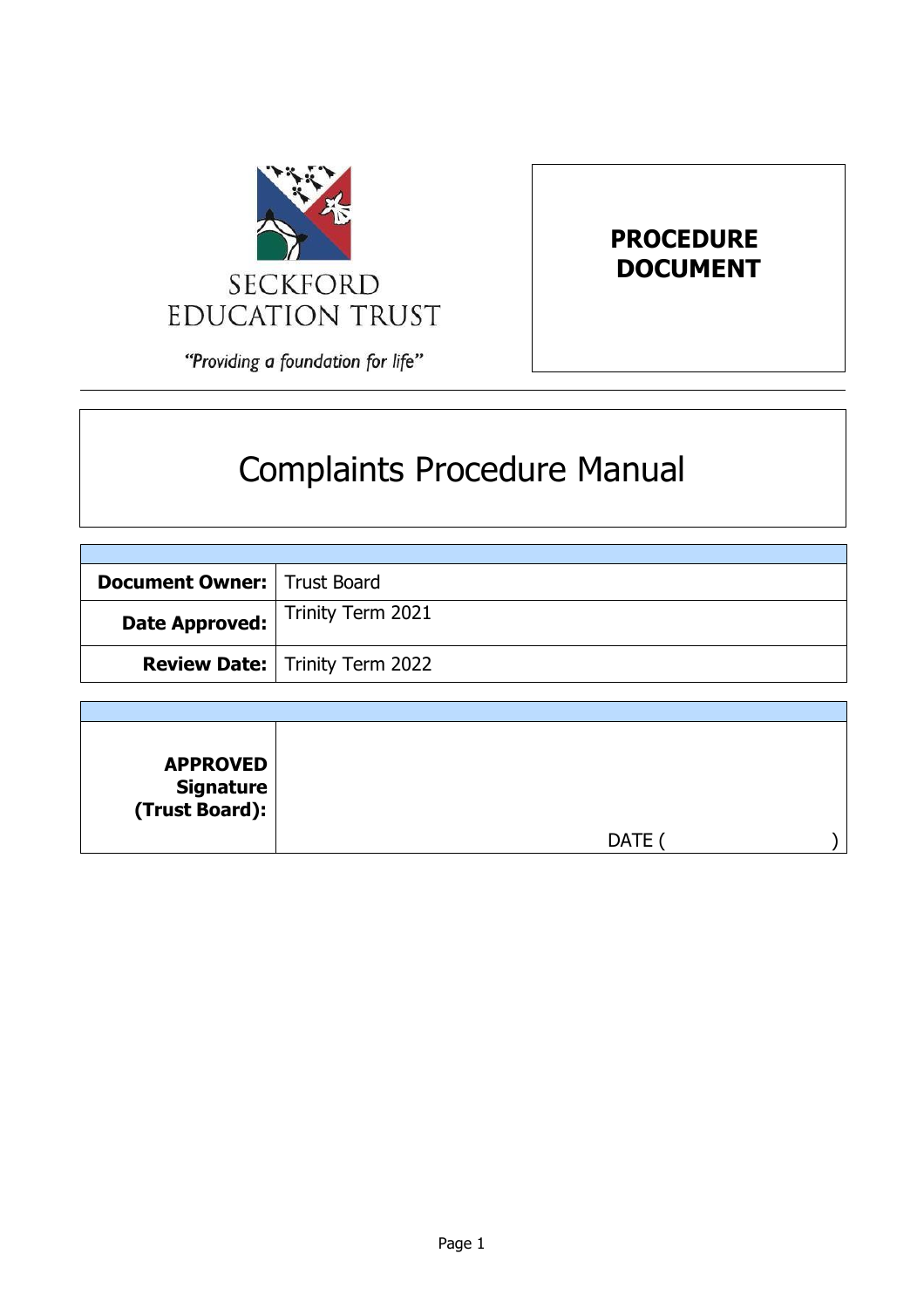#### 1. Purpose of the manual

This document outlines the Complaints procedure in all Seckford Education Trust Schools. This document covers the Trust and all its Schools and as such there is no need for each School to have its own procedure.

This procedure document should be read in conjunction with the Complaints Policy which outlines the abbreviations and terms used, the principles and objectives of the policy, other relevant policies and the responsibilities of the Trust Board, Chief Executive Officer, Heads of School, staff, students and parents / carers in relation to concerns and complaints.

#### teacher 2. Stage 1 – Informal investigation of a concern by the Tutor or Class

2.1 The Tutor/Class Teacher and/or other members of staff can deal with many concerns to the satisfaction of the Complainant, without needing to deal with it formally. The School values informal meetings and telephone discussions as a way of improving its procedures and relations with parents.

2.2 There is no right time-scale for resolving concerns and complaints at this stage, given the importance of dialogue through informal discussions; however it is expected that most concerns will be resolved within 10 school days. Should the nature or complexity of the concern mean that more time is required, the School will write to the Complainant within 10 school days informing them of the reason for the delay and confirming a revised date for resolution.

2.3 Should informal meetings and telephone discussions appear unlikely to resolve the concern, either party may initiate a move to Stage 2 for the complaint to be investigated formally. A copy of the formal complaint form in Appendix A will be forwarded to the Complainant for completion and return, together with a copy of this Complaints Policy.

2.4 The Tutor/Class teacher investigating this concern will ensure that they either meet or speak with the family in order to understand full the nature of their concern and the outcome they are seeking.

# the line manager of the Tutor or Class teacher) or a member of the Senior Leadership Team 3. Stage 2 – Formal complaint investigated by a relevant staff member (ie

3.1 If the Complainant is dissatisfied with the way the concern was dealt with informally, the Complainant should complete the formal complaint form found in Appendix A and return it to the School or to the Trust. Upon receipt of a completed formal complaint form, the Head of School will identify the appropriate member of staff to investigate the complaint under Stage 2. If the complaint is about a member of staff, a line manager to that member of staff will normally investigate the complaint. The member of staff investigating the complaint, will facilitate either a 'phone call or a meeting with the Complainant in order to understand fully the complaint and the outcome the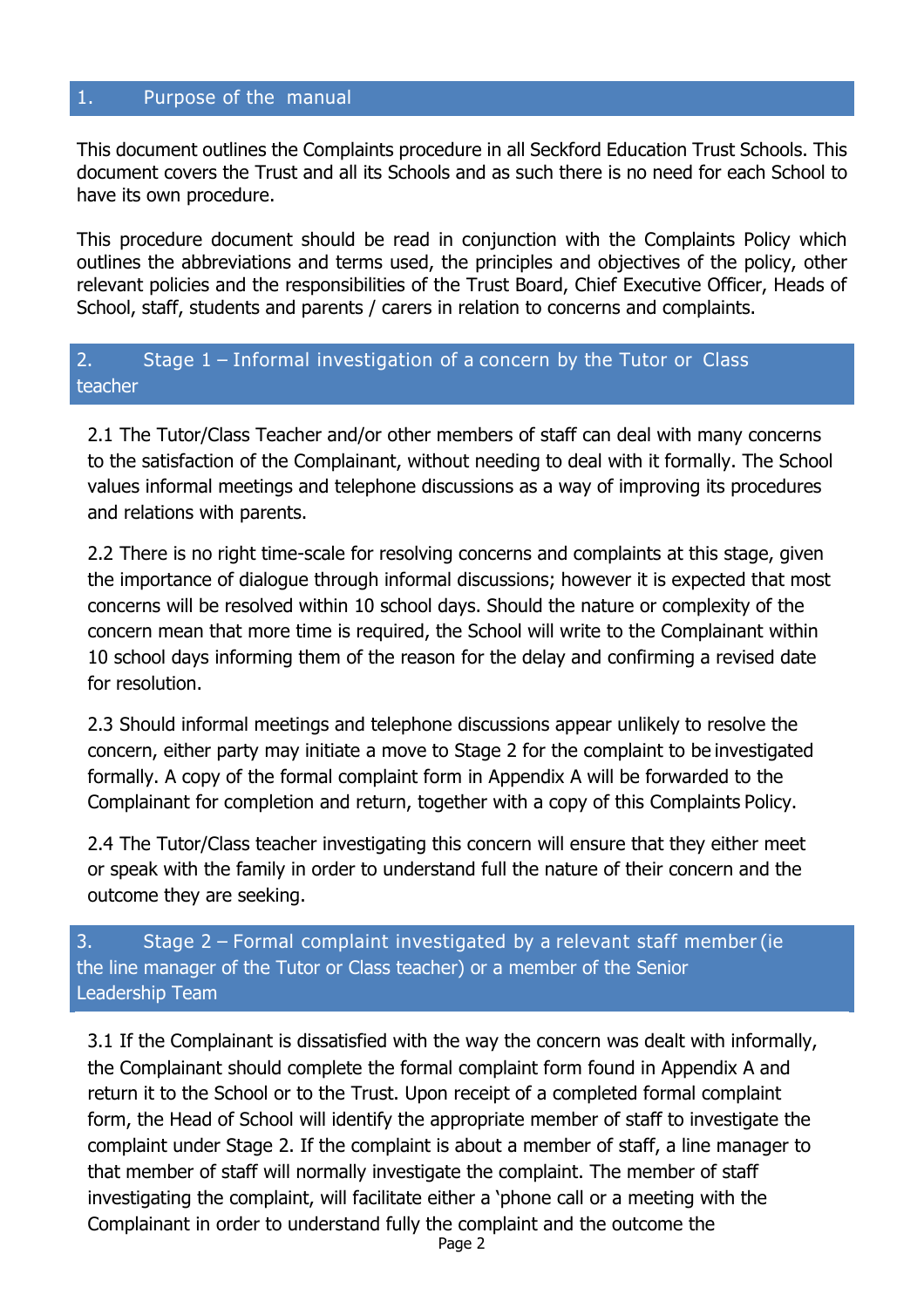Complainant is seeking. This may include the Head of School.

3.2 If the complaint is very serious, the Head of School may, at their discretion, escalate the complaint directly to Stage 3.

3.3 The School will try to respect the views of a Complainant who indicates that he or she would have difficulty discussing a complaint with a particular member of staff. In these cases, the matter will be referred back to the Head of School who may, if they feel it necessary, refer the complaint to another staff member for investigation.

3.4 Where the complaint concerns the Head of School, the complaint will be referred to the Chief Executive Officer of the Seckford Education Trust, who will investigate the complaint under Stage 3 of this Complaints Policy.

3.5 Where the first approach is made to a Local Advisory Body (LAB) member, the LAB member must refer the complaint to the Head of School, who will allocate it to an appropriate member of staff for investigation under Stage 2 of this Complaints Policy.

3.6 The member of staff considering the complaint will write to the Complainant acknowledging the complaint within 7 school days of receipt. The acknowledgement will confirm under which stage of the Complaints Policy the complaint is being investigated and will confirm the date for providing a response to the complaint. Following investigation of the complaint, the member of staff will write to the Complainant confirming the outcome within 15 school days of the formal complaint form being received. If this time limit cannot be met, the member of staff will write to the Complainant within 10 school days of the formal complaint form being received, explaining the reason for the delay and providing a revised date.

3.7 The letter to the Complainant should notify them that if he or she is dissatisfied with the outcome of the Stage 2 investigation of the complaint, they should write to the Head of School within 10 days of receiving the letter, requesting that the complaint is investigated under Stage 3 of this Complaints Policy. If no further communication is received from the Complainant within 10 days, the complaint will be deemed to have been resolved.

# Executive Officer of the Seckford Education Trust 4. Stage 3 – Formal Complaint Investigated by the Head of School or Chief

5.1 If the Complainant is dissatisfied with the outcome of the complaint under Stage 2, the Complainant should write to the Head of School at the School asking for the complaint to be investigated under Stage 3 of this Complaints Policy.

5.2 The Head of School will write to the Complainant acknowledging the complaint within 7 school days of receipt. The acknowledgement will confirm that the complaint will now be investigated under Stage 3 of this Complaints Policy, and will confirm the date for providing a response to the complaint. This process will include either a 'phone call or a meeting with the Complainant in order to understand fully the nature of the complaint and the outcome that the Complainant is seeking. Following investigation of the complaint, the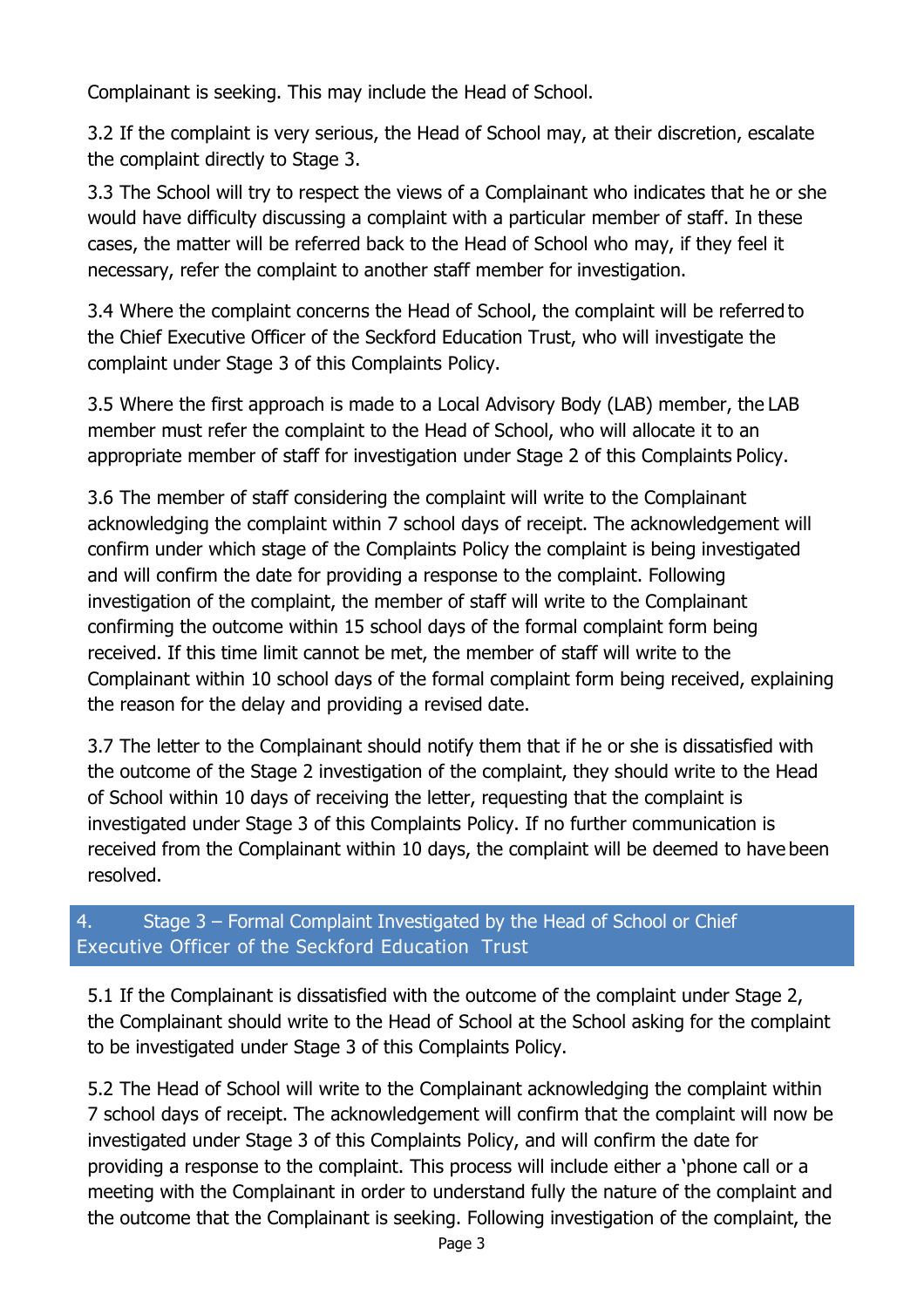Head of School will write to the Complainant confirming the outcome within 15 school days of the date that the letter was received from the Complainant. If this time limit cannot be met, the Head of School will write to the Complainant within 10 school days of the date that the letter was received from the Complainant, explaining the reason for the delay and providing a revised date.

5.3 The letter to the Complainant should notify them that if he or she is dissatisfied with the outcome of the Stage 3 investigation of the complaint, they should write to the Chief Executive Officer's Personal Assistant (PA) within 10 days of receiving the letter asking for the complaint to be heard before a Complaints Appeal Panel under Stage 4 of this Complaints Policy. If no further communication is received from the Complainant within 10 days, the complaint will be deemed to have been resolved.

5.4 As stated previously, where a formal complaint form is received making a complaint about the Head of School, the complaint will be referred to the Chief Executive Officer of the Seckford Foundation for investigation under Stage 3 of this Complaints Policy, rather than Stage 2.

# 5. Stage 4 – Complaint Heard by Complaints Appeal Panel

5.1 If the Complainant is dissatisfied with the outcome of the complaint under Stage 3, the Complainant may request that a Complaints Appeal Panel be convened to consider their complaint. The Appeal Panel will not review any new complaints at this stage or consider evidence unrelated to the initial complaint. New complaints must be dealt with under an earlier stage of this procedure.

5.2 To request a hearing before the Complaints Appeal Panel, the Complainant should write to the Chief Executive Officer's PA, Seckford Education Trust, Marryott House, Burkitt Road, Woodbridge IP12 4JJ within 10 school days of receiving notice of the outcome of Stage 3. Requests received outside of this timeframe will only be considered if exceptional circumstances apply. The Complainant should provide copies of all relevant documents and state all the grounds for the complaint and the outcome sought.

5.2 The Complainant's written request will be acknowledged within 7 school days of receipt.

5.3 Every effort will be made to enable the panel hearing to take place within 25 school days of the receipt of the request. As soon as reasonably practicable and in any event at least 5 school days before the hearing, the Complainant will be sent written notification of the date, time and place of the hearing, together with brief details of the Committee members who will be present.

5.4 The Chief Executive Officer will, upon receipt of a Stage 4 complaint, offer the Complainant a without prejudice meeting in order to discuss the Stage 3 complaint and outcome with a view to supporting both the Complainant and the School in resolving the matter.

# **Appointment of the Complaints Appeal Panel**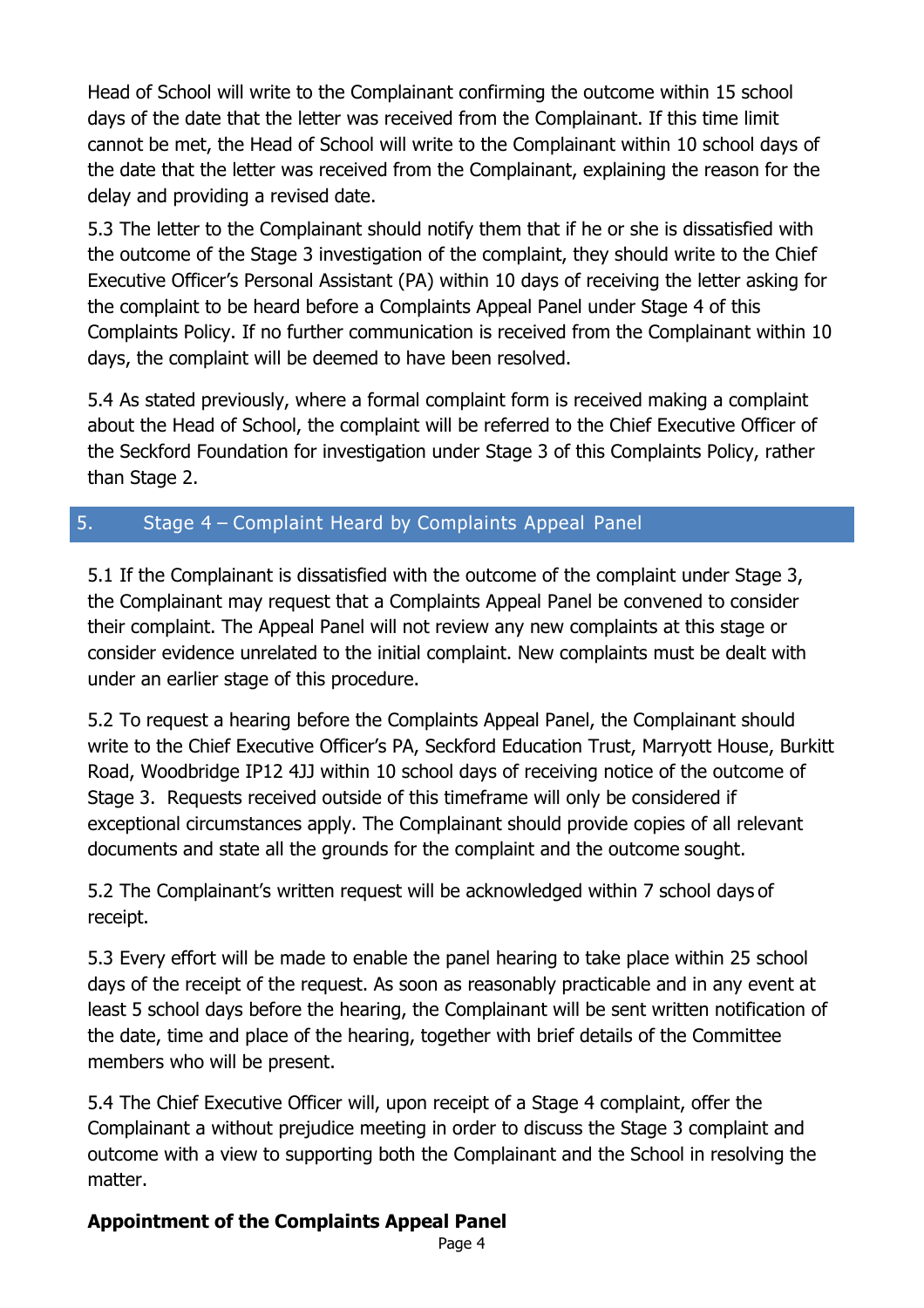5.5 The Complaints Appeal Panel will consist of three members. None of the three members of the Complaints Appeal Panel will have been involved in the incidents or events which led to the complaint, or have been involved in dealing with the complaint in the previous stages, or have any detailed prior knowledge of the complaint.

5.6 One of the Complaints Appeal Panel members will be independent of the management and running of the School. This means that the independent Complaints Appeal Panel member will not be a Trustee or an employee of the School or Trust. When appointing the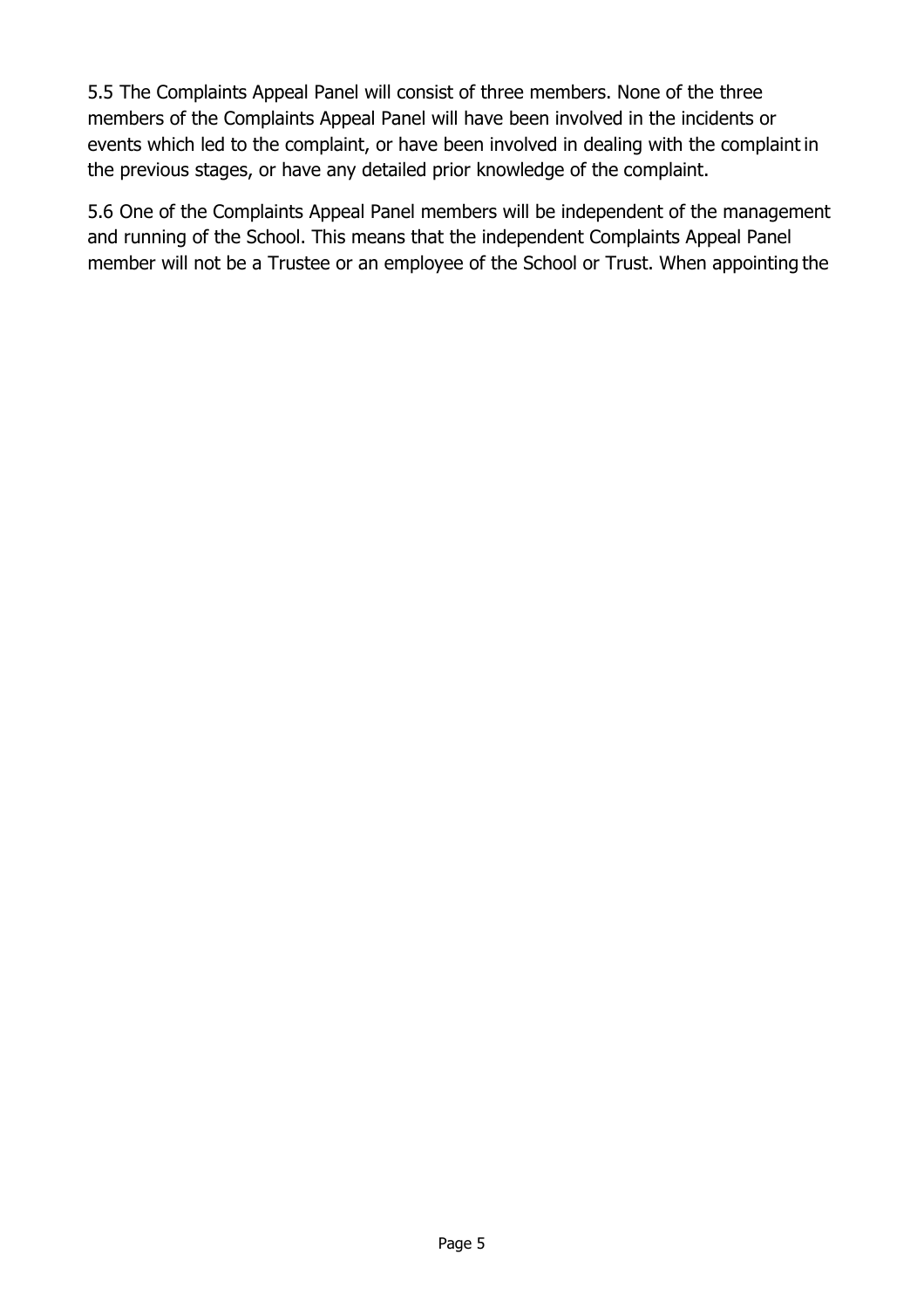independent Complaints Appeal Panel member, the Trust will bear in mind the nonstatutory advice of the Department for Education, which states: 'Whilst we do not wish to be prescriptive about who schools should appoint as an independent person our general view is that people who have held a position of responsibility and who are used to analysing evidence and putting forward balanced arguments would be suitable. Examples of persons likely to be suitable are serving or retired business people, civil servants, heads or senior members of staff at other schools, people with a legal background and retired members of the police force might be considered by schools. Schools will of course have their own views.'

5.7 One or both of the other two members of the Complaints Appeal Panel can be Trustees as long as they fulfil the requirements of paragraph 5.4 above and are not an employee of the School or Trust.

# **The Schools' Representative**

5.8 The School/Trust will be represented at the Complaints Appeal Panel hearing by the person who investigated the complaint under the most recent stage of the procedure. If the Complainant has complained about the way in which the complaint was investigated by that person (rather than simply disagreeing with the outcome of the complaint) then the School/Trust will not be represented by that person at the Complaints Appeal Panel hearing, and the School/Trust will nominate another person to represent the School/Trust.

# **Convening the Complaints Appeal Panel hearing**

5.9 The Chief Executive Officer's PA will liaise with the School/Trust and convene the Complaints Appeal Panel hearing on a date and at a time which is convenient to the Complainant, the School's representative and the three Complaints Appeal Panel members.

#### **Witnesses**

5.10 The Complainant may seek to rely on the accounts of witnesses, which are relevantto the complaint. The Complainant should ask each witness to write down their account in a signed and dated statement and send it to the School/Trust at least 6 school days before the Complaints Appeal Panel hearing is due to take place.

5.11 The School/Trust may seek to rely on the accounts of witnesses, which are relevant to the complaint. Such witnesses may also include those persons who dealt with the complaint in the previous stages, if the Complainant has complained about the way in which the complaint was investigated (rather than simply disagreeing with the outcome of the complaint). Such witnesses should, if they have not already done so, provide a signed and dated statement of their account and provide it to the Chief Executive Officer's PA at least 6 school days before the Complaints Appeal Panel hearing is due to take place.

5.12 The Complaints Appeal Panel will have the absolute discretion to decide whether a witness account is relevant to the complaint or whether a witness account is undisputed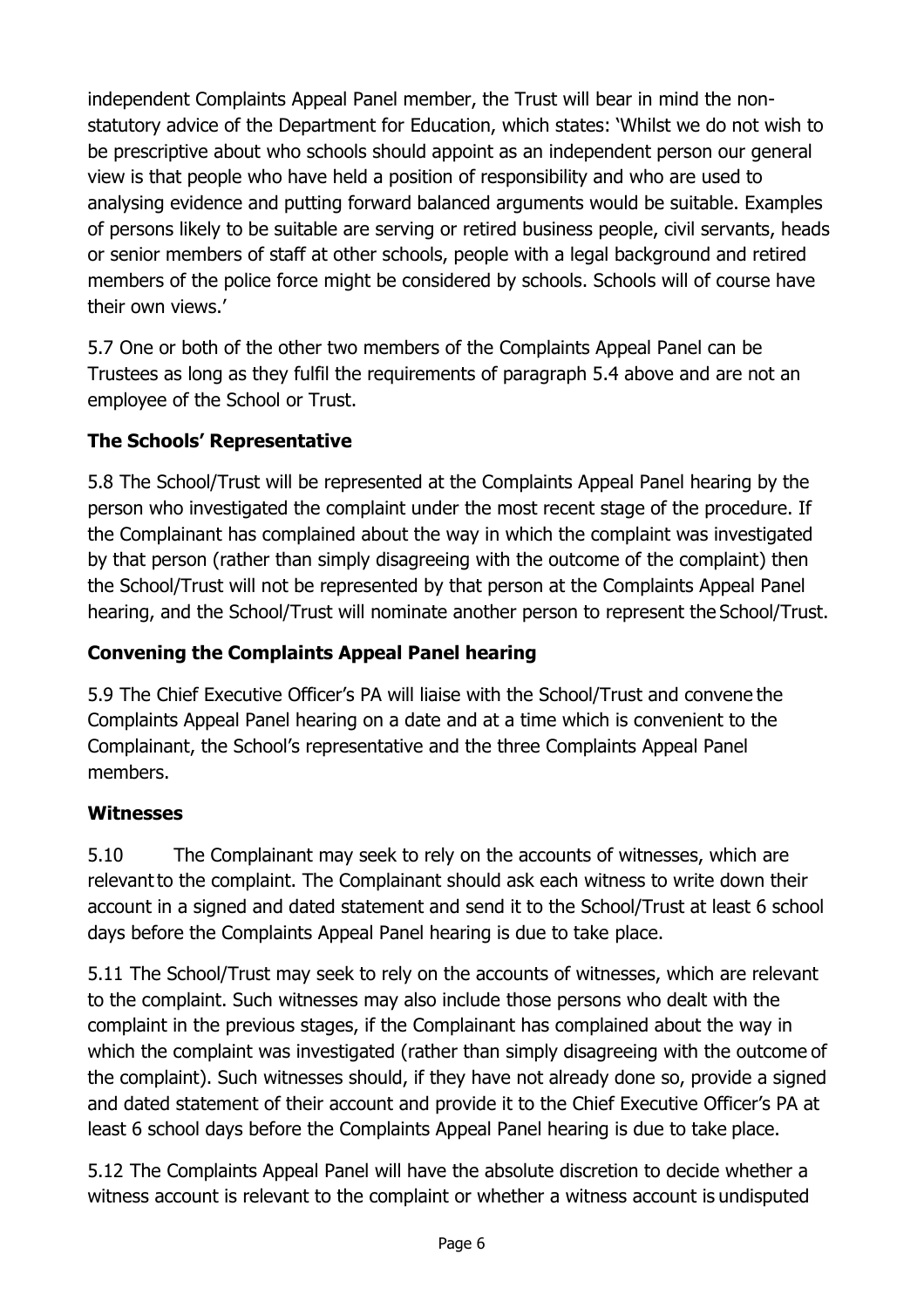by the Complainant or the School/Trust respectively. Where a witness account is irrelevant or undisputed, their attendance at the Complaints Appeal Panel will not be required.

5.13 All witnesses, whether they are for the Complainant or the School, will not be allowed to sit in on any part of the Complaints Appeal Panel hearing except when they are giving their own verbal account or answering questions, upon conclusion of which they will be required to leave the room.

# **Documents**

5.14 The Chief Executive Officer's PA will provide a copy of all correspondence, statements (including witness statements) and records relating to the complaint (including records made by those persons who investigated the complaint in the previous stages) to the Complainant, the School/Trust's representative and each Complaints Appeal panel member at least 5 school days before the Complaints Appeal Panel hearing is due to take place. These time scales may be altered with the permission of the Complaints Appeal Panel should the members require more time to consider the evidence.

# **Attendance at the hearing**

5.15 The Complainant may be accompanied by an interpreter or signer, as well as friend or relative, at the Complaints Appeal Panel hearing. The friend or relative will attend for moral support only and will not play any part in the Complaints Appeal Panel hearing, unless invited to do so by the Complaints Appeal Panel if it appears to them it will improve the quality of the Complainant's representations. The Complaints Appeal panel is not a legal hearing and it is therefore not appropriate for either the Complainant or the School to be legally represented.

#### **The Clerk to the Governors**

5.16 A Clerk to the Governors will attend the Complaints Appeal Panel hearing and keep a written record of the proceedings. No audio recording of the proceedings will be permitted.

#### **The Complaints Appeal Panel's Decision**

5.17 The Complaints Appeal Panel will meet in private, either immediately after the Complaints Appeal Panel hearing or on a subsequent date, and will consider all of the documentation and evidence that they heard at the Complaints Appeal Panel hearing and make:

• Finding of facts

The Complaints Appeal Panel will decide which facts are established to be true, on a balance of probabilities (i.e. more likely than not). If a fact is not deemed relevant, the Complaints Appeal Panel will not consider it further. The Complaints Appeal Panel will make a written record of facts that have been established, those which have not been established, and those which are not relevant, with reasons.

• Recommendations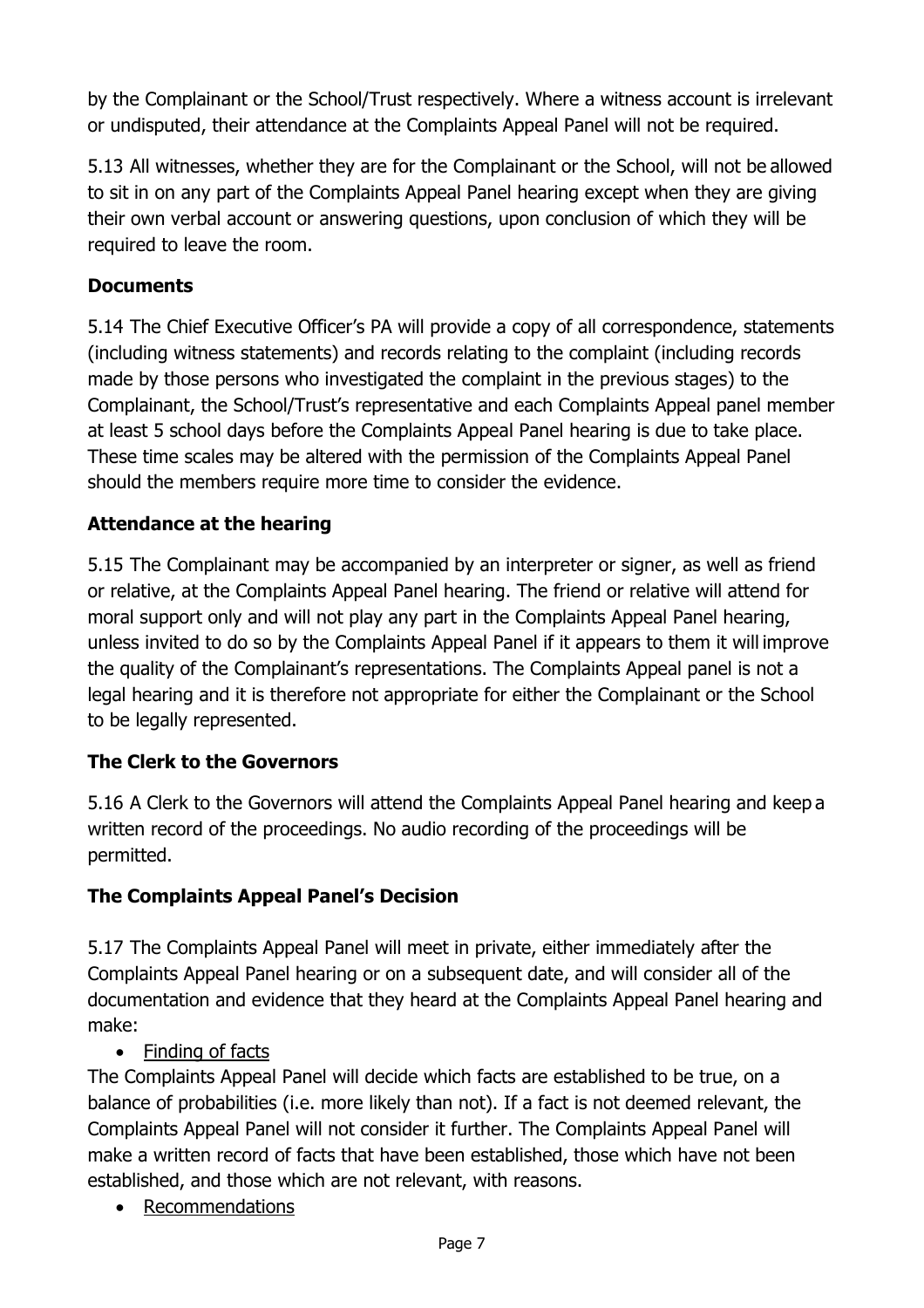The Complaints Appeal Panel will consider the facts, which they have established and will make their decision and any recommendations based upon them. For example, recommendations may be aimed at achieving reconciliation between the parties (for example, a written apology), improving procedures or preventing a recurrence in the future, with reasons.

# **Notification of the Complaints Appeal Panel's decision**

5.18 The Clerk to the Governors will write within 10 school days of the Complaints Appeal Panel hearing to the:

- Complainant
- The School's representative
- Any person complained about

The letter will identify the issues on which the complaint has been based and will confirm the Complaints Appeal Panel's findings of fact, their decision and recommendations, if any, with reasons. It will also advise the Complainant of how to escalate their complaint should they remain dissatisfied.

# 6. Next Steps

6.1 If the Complainant believes the School / Trust did not handle their complaint in accordance with the published complaints policy, or they acted unlawfully or unreasonably in the exercise of their duties under education law, they can contact the Department for Education after they have completed Stage 4 of this process.

6.2 The Department for Education will not normally reinvestigate the substance of complaints or overturn any decision made by the School /Trust. They will consider whether the School / Trust has adhered to education legislation and any statutory policies connected with the complaint.

6.3 The Complainant can refer their complaint to the Department for Education online at: [www.education.gov.uk/contact,](http://www.education.gov.uk/contact) by telephone on: 0370 002288 or by writing to: Department for Education Piccadilly Gate Store Street **Manchester** M1 2WD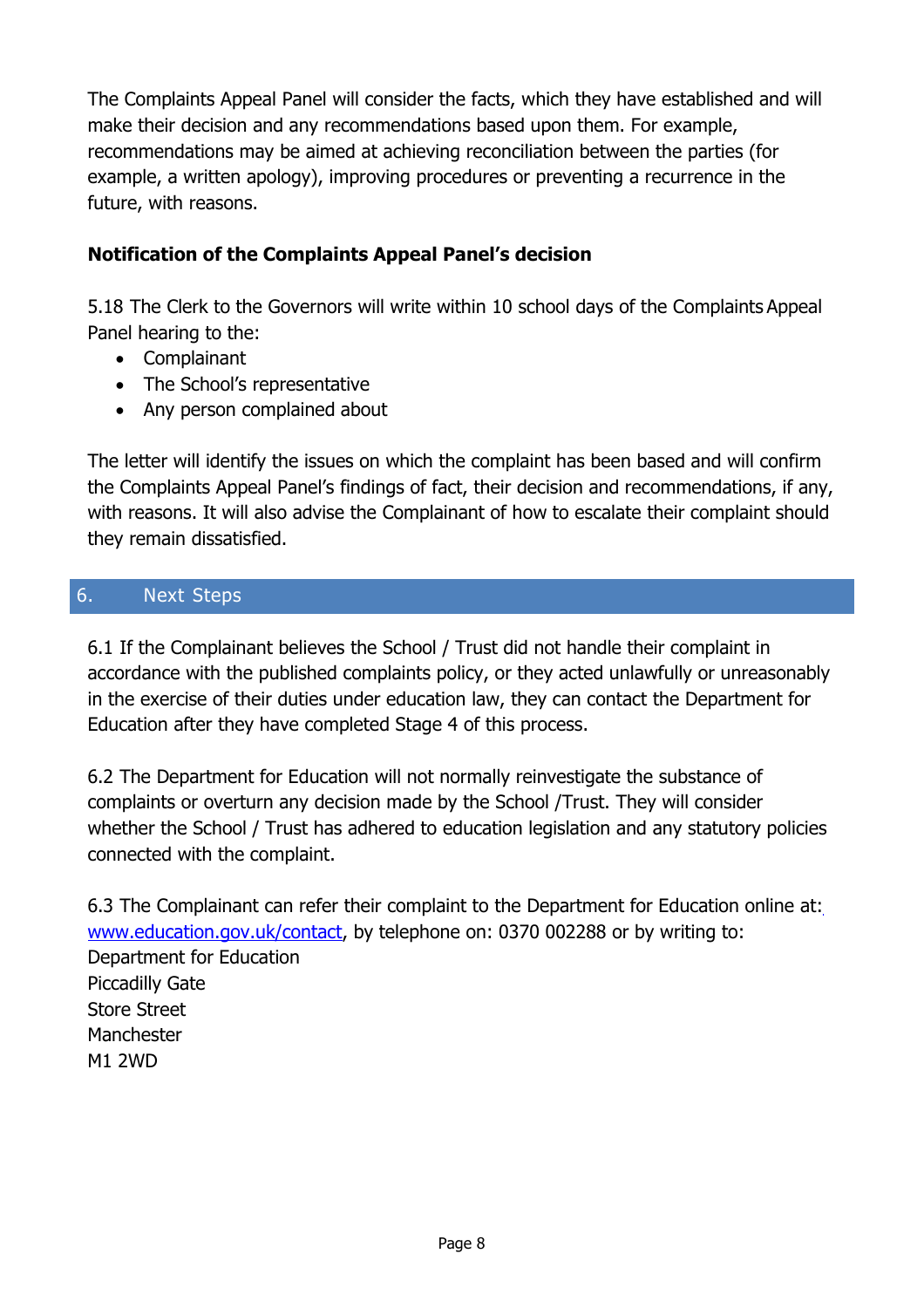

#### **Appendix A Seckford Education Trust Formal Complaint Form – Stage 2**

| Name                                                                                     |  |
|------------------------------------------------------------------------------------------|--|
| School attended                                                                          |  |
| Name of pupil or student, year group and your<br>relationship to them (where applicable) |  |
| Contact address                                                                          |  |
| Contact telephone day                                                                    |  |
| Contact telephone mobile                                                                 |  |
| Contact email address                                                                    |  |
| Details of the complaint                                                                 |  |
|                                                                                          |  |

What action, if any, have you already taken to try and resolve your complaint (for example, who have you spoken to and what was the response)?